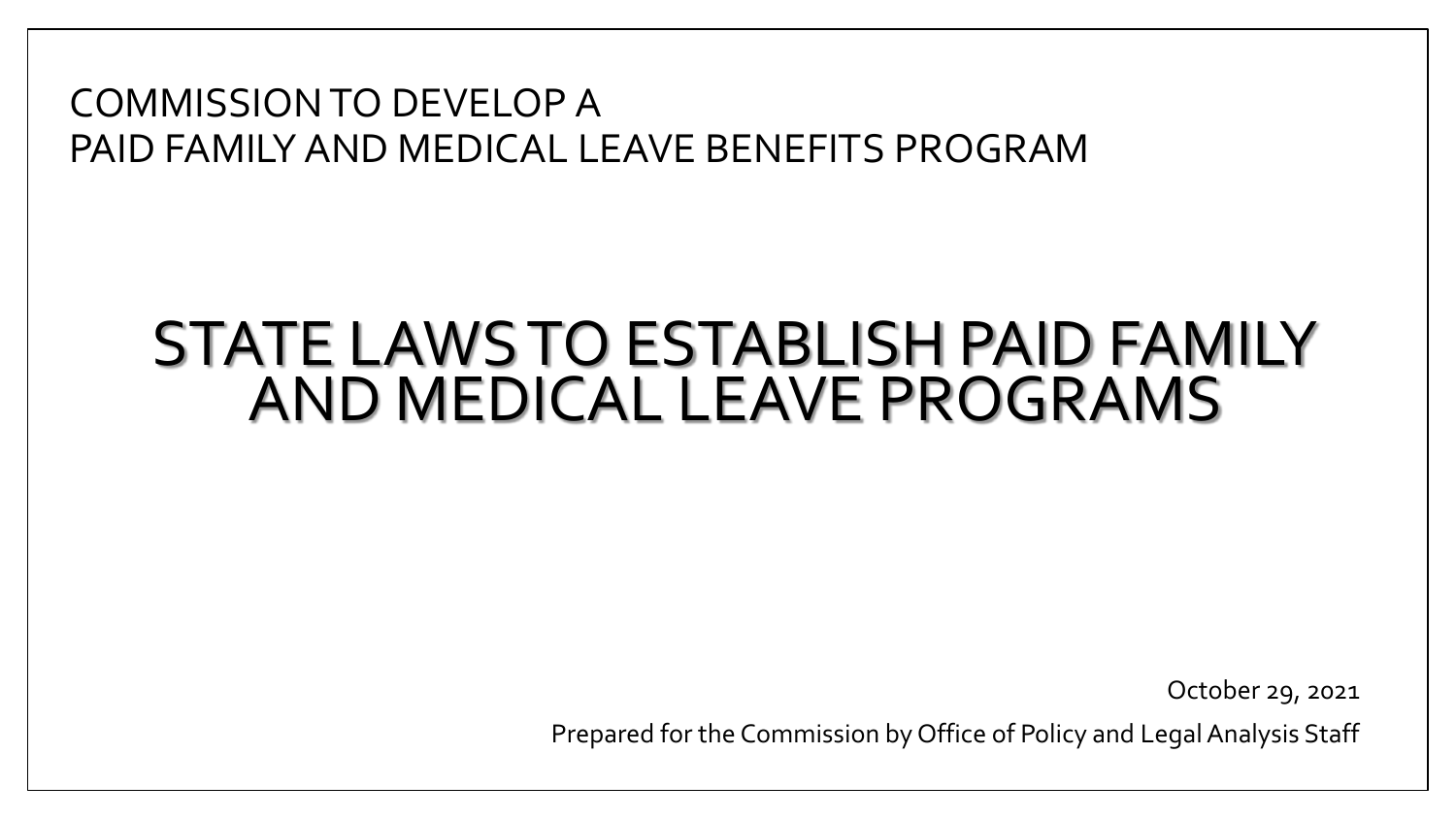# States with Paid Family and Medical Leave Laws

❖ 9 States and the District of Columbia have enacted laws to establish family and medical leave programs:

- California
- Colorado
- Connecticut
- Massachusetts
- New Jersey
- New York
- Oregon
- Rhode Island
- Washington
- Washington, D.C.

❖Programs in 3 states not yet providing benefits: Colorado, Connecticut and Oregon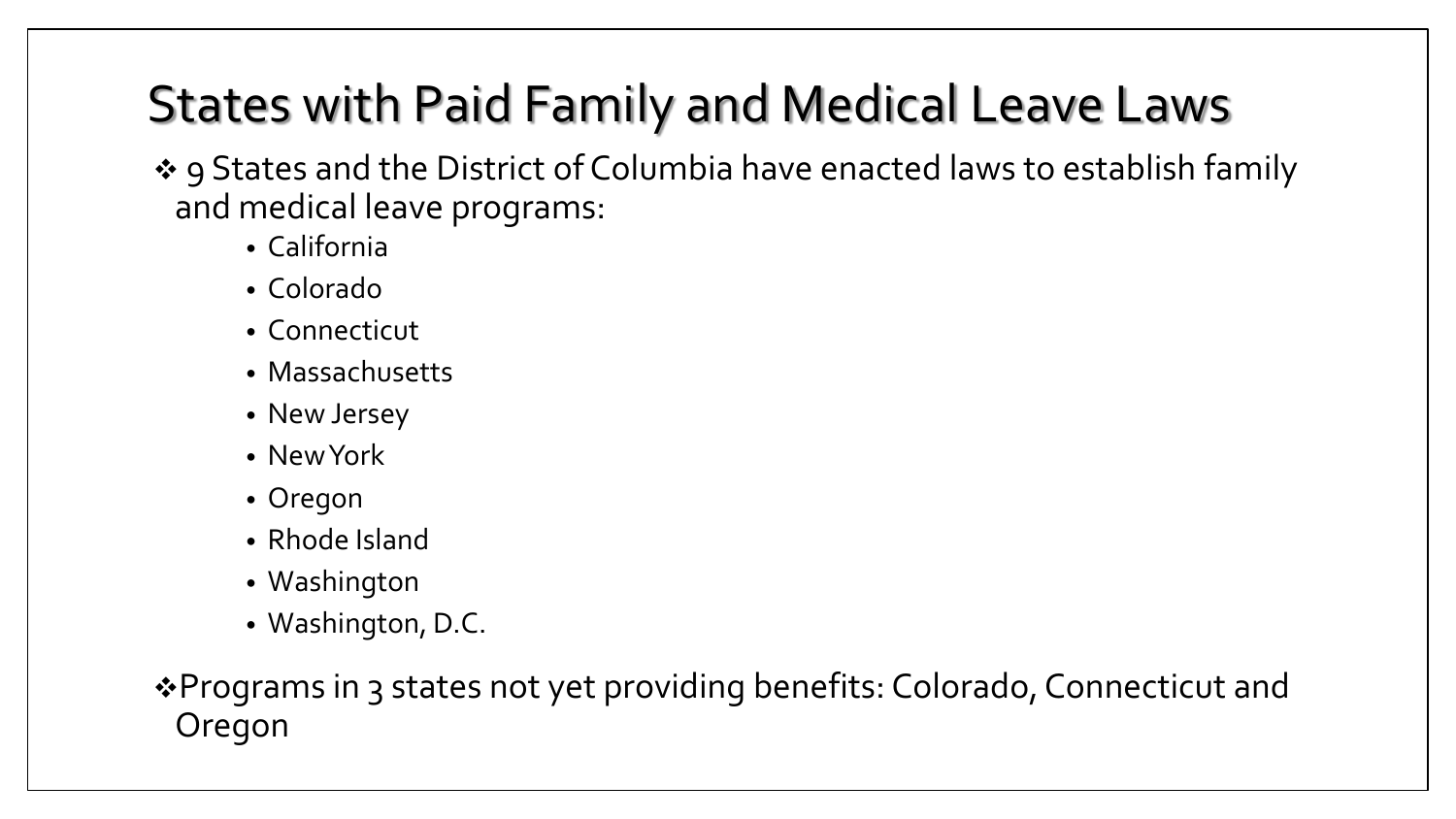### States with Paid Family and Medical Leave Laws

- ❖ Laws vary in each state and reflect policy decisions on a number of different elements of the program
- ❖ Key components of a paid family and medical leave program include:
	- What are the purposes of the leave?
	- Who is covered? Public v. Private employers and employees? Self-employed?
	- What are the eligibility requirements to qualify for leave?
	- Definition of family
	- How much paid leave is provided? Any maximum benefit?
	- Length of paid leave? Any distinction between paid leave for self or for family?
	- Job protection
	- Availability of private plans
	- Funding
	- Timeline for implementation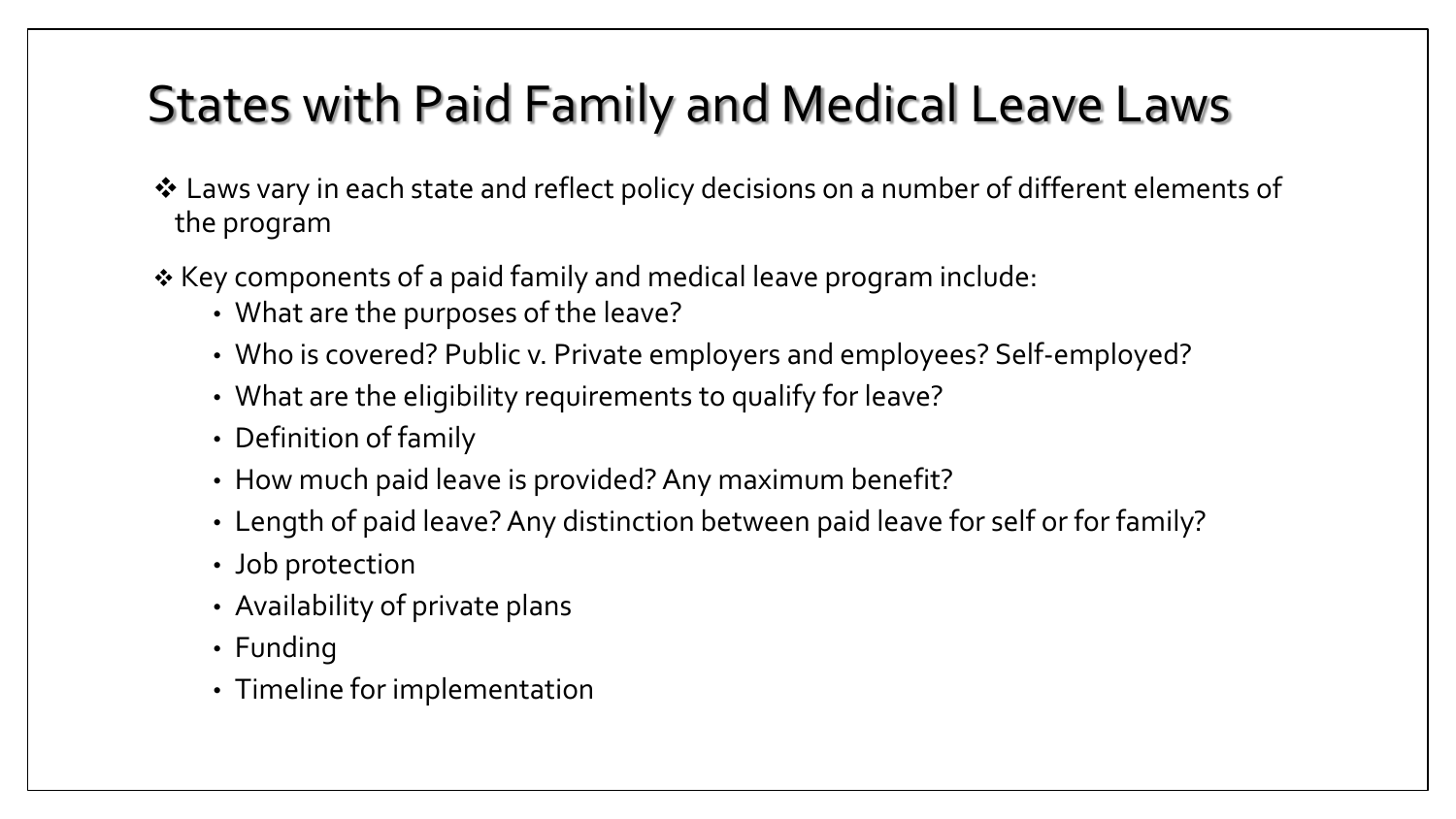# Overviews of State Laws

- [Chart](https://legislature.maine.gov/doc/7333) providing overview of state family and medical leave laws, prepared by OPLA researchers, nonpartisan legislative staff
- [Chart](https://legislature.maine.gov/doc/7334) providing comparison of paid family and medical leave laws in the United States, prepared by A Better Balance, national nonprofit advocacy organization